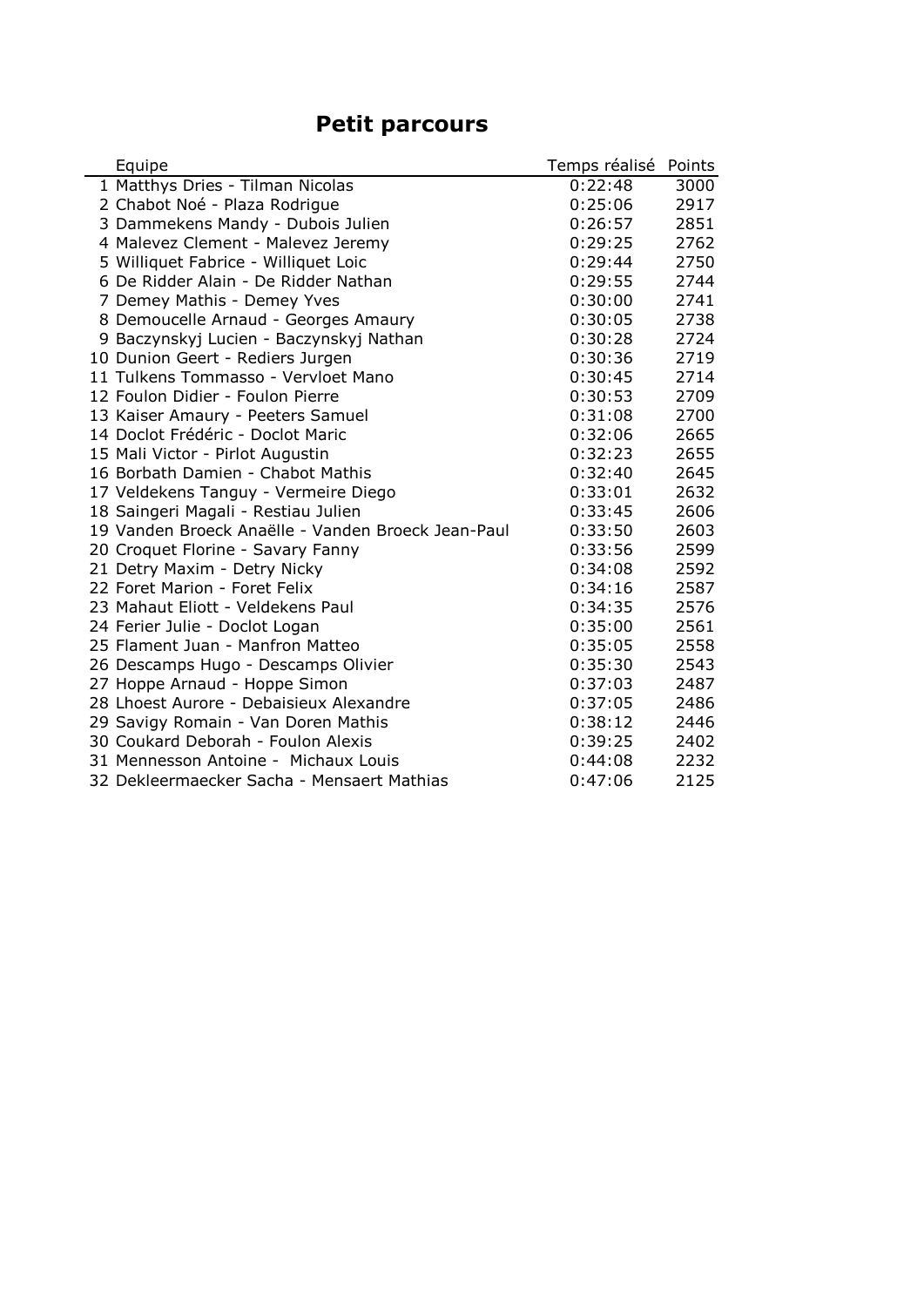## **Grand Parcours**

| Equipe                                                                         | Temps réalisé | Points |
|--------------------------------------------------------------------------------|---------------|--------|
| 1 Denis Kevin - Sonck Raphael                                                  | 0:51:14       | 3000   |
| 2 De Patoul Simon - Pairon Bertrand                                            | 0:54:22       | 2887   |
| 3 Evrats Matthias - Gorin Leopold                                              | 0:54:27       | 2884   |
| 4 Feliers Eddy - Huts Sven                                                     | 0:55:15       | 2855   |
| 5 Marin Nicolas - Turpin Yannick                                               | 0:56:00       | 2828   |
| 6 Schoutteten Alan - Schoutteten Kenny                                         | 0:56:10       | 2822   |
| 7 Dausimont Marc - Lucas Michael                                               | 0:56:30       | 2810   |
| 8 Ampe Dries - Van Londersele Jonathan                                         | 0:56:51       | 2798   |
| 9 Gossiau Renan - Swertvaegher Emerick                                         | 0:57:14       | 2784   |
| 10 Bonnier Olivier - Bonnier Vincent                                           | 0:57:40       | 2768   |
| 11 De Grrote Jonathan - Vanden Broeck Maxanxe                                  | 0:57:41       | 2768   |
| 12 Lebrun Olivier - Zanier Laurent                                             | 0:58:05       | 2753   |
| 13 Vanderlinden Julie - Van Wetter Renaud                                      | 0:58:10       | 2750   |
| 14 Petteau Adrien - Seha Matthieu                                              | 0:58:40       | 2732   |
| 15 De Romrée Ghislain - Vanderhaegen Samuel                                    | 0:59:21       | 2708   |
| 16 Descamps Luc - Descamps Philipp                                             | 0:59:50       | 2690   |
| 17 Lenaerts Mathieu - Marin Anthony                                            | 1:00:30       | 2666   |
| 18 Kumps Mathieu - Kumps Romain                                                | 1:01:56       | 2615   |
| 19 Dufrane Gil - Dufrane Thibaut                                               | 1:02:15       | 2603   |
| 20 Rodriguez Luis - Schoutteten Bernard                                        | 1:02:40       | 2588   |
| 21 Avril Claire - Gemine Pauline                                               | 1:03:08       | 2572   |
| 22 Haid Jean-Philippe - Massoz Nathan                                          | 1:03:31       | 2558   |
| 23 Cabanel Olivier - Domergue Jean Dany                                        | 1:03:34       | 2556   |
| 24 Boon Filip - Saelens Wim                                                    | 1:04:30       | 2522   |
| 25 Ducoron Laurence - Ghem Jean-François                                       | 1:04:38       | 2518   |
| 26 Deknop Eric - Saublens Michael                                              | 1:04:38       | 2518   |
| 27 Dulukoff Anaïs Germanes Georges                                             | 1:04:47       | 2512   |
| 28 Druine Pauline - Balestrie Benoit                                           | 1:05:25       | 2489   |
| 29 Cordier Jean-Claude - Perveux Olivier                                       | 1:05:42       | 2479   |
| 30 Buffet Laurent - Henroul Olivier                                            | 1:06:05       | 2465   |
| 31 Poncelet frédéric - Poncelet Mickael                                        | 1:06:07       | 2464   |
| 32 Dothee Xavier - Xhardez Thierry                                             | 1:06:15       | 2459   |
| 33 Deprez Laurent-Xavier - Potty Laurent                                       | 1:06:23       | 2455   |
| 34 Malfliet Katja - Verheyen Raf                                               | 1:06:31       | 2450   |
| 35 Collette Vincent - De Groote Jacques                                        | 1:06:32       | 2449   |
| 36 Goffin Tim - Jacques Stefan                                                 | 1:06:33       | 2449   |
| 37 Sanders Benjamin - Vanandruel Antoine                                       | 1:07:09       | 2427   |
| 38 Delmartino Koen - Verhaegen Peter                                           | 1:07:23       | 2419   |
| 39 Bogaert - Davis Jane                                                        | 1:07:30       | 2414   |
| 40 Pardoen Benoit - Pardoen Grégory                                            | 1:07:38       | 2410   |
| 41 Lahaye Philippe - Lahaye Vincent                                            | 1:07:39       | 2409   |
| 42 Bouillet Olivier - Lebrun Pierre                                            | 1:07:50       | 2402   |
|                                                                                | 1:07:55       | 2399   |
| 43 Demaeseneire Ludo - Randour Philippe<br>44 Delhez Donatien - Druart Olivier | 1:08:02       | 2395   |
| 45 Capelle Stéphanie - Hubin Mathieu                                           | 1:08:12       |        |
|                                                                                |               | 2389   |
| 46 Goossens Michael - Lahaye Jean-Guillaume                                    | 1:09:01       | 2360   |
| 47 Sottiaux Jérome - Willam Didier                                             | 1:09:26       | 2345   |
| 48 Hegyi Thomas - Hoebregts Laurent                                            | 1:10:08       | 2320   |
| 49 Lombaert Sébastien - Marsin Gaetan                                          | 1:10:15       | 2315   |
| 50 De Vleeschouwer Christophe - Prieels Damien                                 | 1:10:49       | 2295   |
| 51 Renoirt Amandine - Bachmann Marc                                            | 1:12:55       | 2219   |
| 52 Bauthier Christian - Pigeon Hugues                                          | 1:13:12       | 2209   |
| 53 Leloux Jessica - Baczynskyj Nyl                                             | 1:14:30       | 2162   |